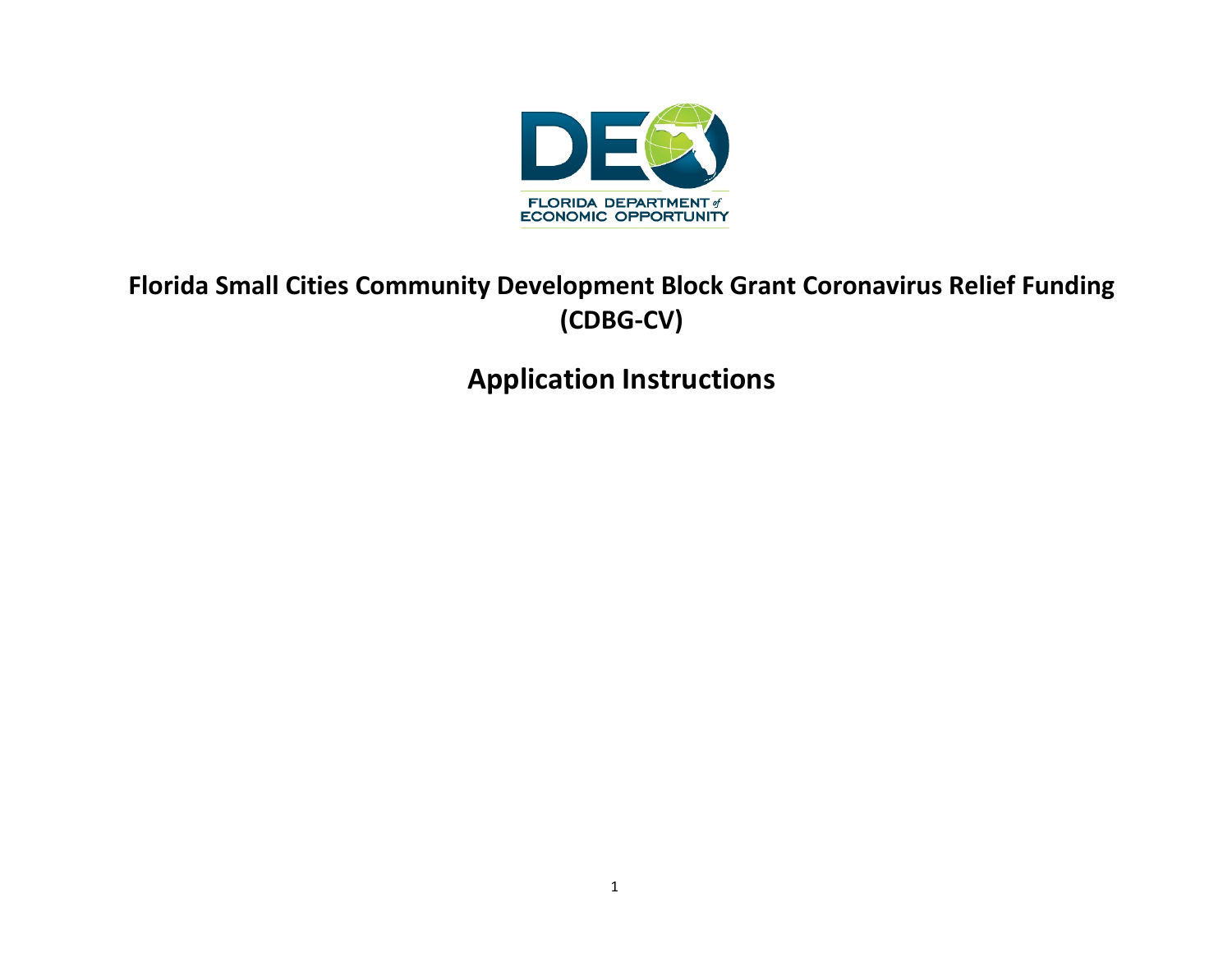# **Part I: Applicant Information**

The applicant profile must reflect the requested information about the applicant, including demographics; the person who prepared the application; and the type of application. The applicant's name as it appears in the DUNS system must be included in the appropriate box in Part I: Applicant Information.

#### **Joint Agreements/Interlocal Agreements**

Indicate whether or not activities will require an interlocal agreement. If activities will take place, or services will be extended or provided, outside of the applicant's jurisdiction, include in Appendix I: Applicant Information Supporting Documentation, an interlocal agreement signed by the chief elected officials, or legally designated individuals of the jurisdictions, that specifies:

- The units of local government (parties involved);
- The purpose of the interlocal agreement;
- A delineation of the cooperation between the parties involved;
- A description of the activities and the service area(s);
- The amount of funds being committed (and associated terms); and
- A statement that the project is not inconsistent with the local comprehensive plans of all involved jurisdictions.
- 1. Prior to application submission, a written interlocal agreement shall be executed by all local governments in jurisdictions where the CDBG activities will be undertaken. The interlocal agreement must authorize the applying local government to undertake the activities outside its jurisdiction, giving the concurrence of the other local government(s) with the activity and committing resources by one or more local governments, or some other entity that has provided written assurance, to maintain the activity. An interlocal agreement must be submitted with the Application for Funding.
- 2. Each local government signing an interlocal agreement shall affirm that all activities, project areas, service areas, and job creation locations are not inconsistent with its comprehensive plan.
- 3. Any activity carried out by a recipient of CDBG-CV program funds must significantly benefit residents of the local government grantee, and the unit of local government must determine that the activity is meeting its needs in accordance with [section 106\(d\)\(2\)\(D\) of the Act.](https://files.hudexchange.info/resources/documents/Housing-and-Community-Development-Act-1974.pdf#page=41) For an activity to significantly benefit residents of the recipient jurisdiction, the CDBG funds expended by the unit of general local government must not be unreasonably disproportionate to the benefits to its residents. Applicant must have legal authority to provide such services or undertake such activities and be supported by a signed interlocal agreement executed by both eligible local governments.

#### **State of Financial Emergency**

Indicate if the applicant is currently identified as being in a State of Financial Emergency pursuant to Section 218.50-218.504, Florida Statutes (F.S.).

#### **Procurement of Professional Services**

If CDBG-CV funds are being requested to pay for professional services (grant consultant, architect, or engineer) the applicant must include documentation of compliance with 2 CFR sections 200.317-.326. Applicable documentation must be uploaded in Part III – Budget Information File Upload. Please use the naming format: Local Government Name CDBG-CV Part # (example: Dade City CDBG-CV Part III). The following documents shall be included, if applicable: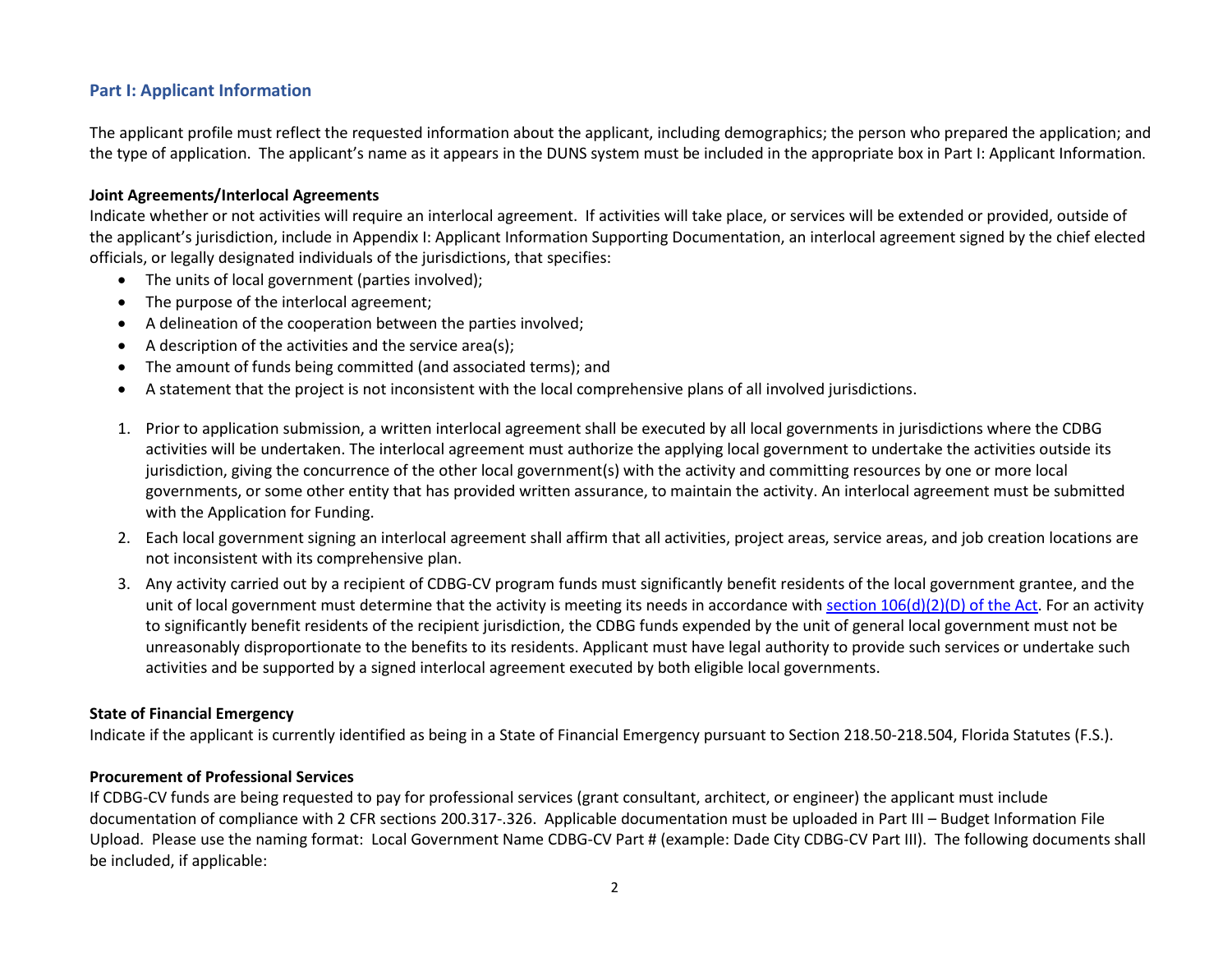- A copy of the Request for Proposal advertisement;
- The ranking sheets;
- Minutes of the meeting where the grant writer was selected;
- A copy of the invoice from the grant writer; and/or
- A copy of the contract between the local government and the grant writer.

If the Department determines that the procurement or contracting process did not meet program requirements, or that an expense is ineligible, the associated expense(s) will be disallowed.

# **Use of Subrecipients**

If the grantee intends to use a subrecipient to carry out the activity, complete all requested subrecipient information fields. Subrecipients differ from contractors or consultants. Under most circumstances, the distinction between a contractor and a subrecipient is clear. A development firm hired to build a new senior center is a contractor. A community development corporation running senior service programs at the center is a subrecipient. While a subrecipient can be designated by the grantee, contractors must be selected following procurement requirements of 2 CFR 200.

Applicable documentation must be uploaded in Part I – Applicant Information File Upload. Please use the naming format: Local Government Name CDBG-CV Part # (example: Dade City CDBG-CV Part I). The following documents shall be included, if applicable:

- Commitment letter(s).
- Applications.
- Other supporting documentation.

# **Applicant Information Documents**

A completed CDBG-CV Small Cities Program Application available at www.floridajobs.org/CDBG-CV must be uploaded in the Application File Upload field in the Qualtrics system. Please use the naming format: Local Government Name CDBG-CV Application (example: Pensacola CDBG-CV Application).

Every application must include:

- Interlocal Agreements, if applicable.
- Local Governing Body Resolution for Signature Delegation and Application.

All documents must be submitted as a single PDF or a compressed Zip file and use the following naming format: Local Government Name CDBG-CV Part # (example: Dade City CDBG-CV Part I). Information on creating a zip file can be found here: [https://support.microsoft.com/en-us/windows/zip-and](https://support.microsoft.com/en-us/windows/zip-and-unzip-files-8d28fa72-f2f9-712f-67df-f80cf89fd4e5)[unzip-files-8d28fa72-f2f9-712f-67df-f80cf89fd4e5](https://support.microsoft.com/en-us/windows/zip-and-unzip-files-8d28fa72-f2f9-712f-67df-f80cf89fd4e5)

# **Part II: Citizen Participation**

Local governments must conduct two public hearings in accordance with 24 CFR 570.486 prior to submitting their applications for funding. The hearings shall be advertised in accordance with subsection 24 CFR 570.486.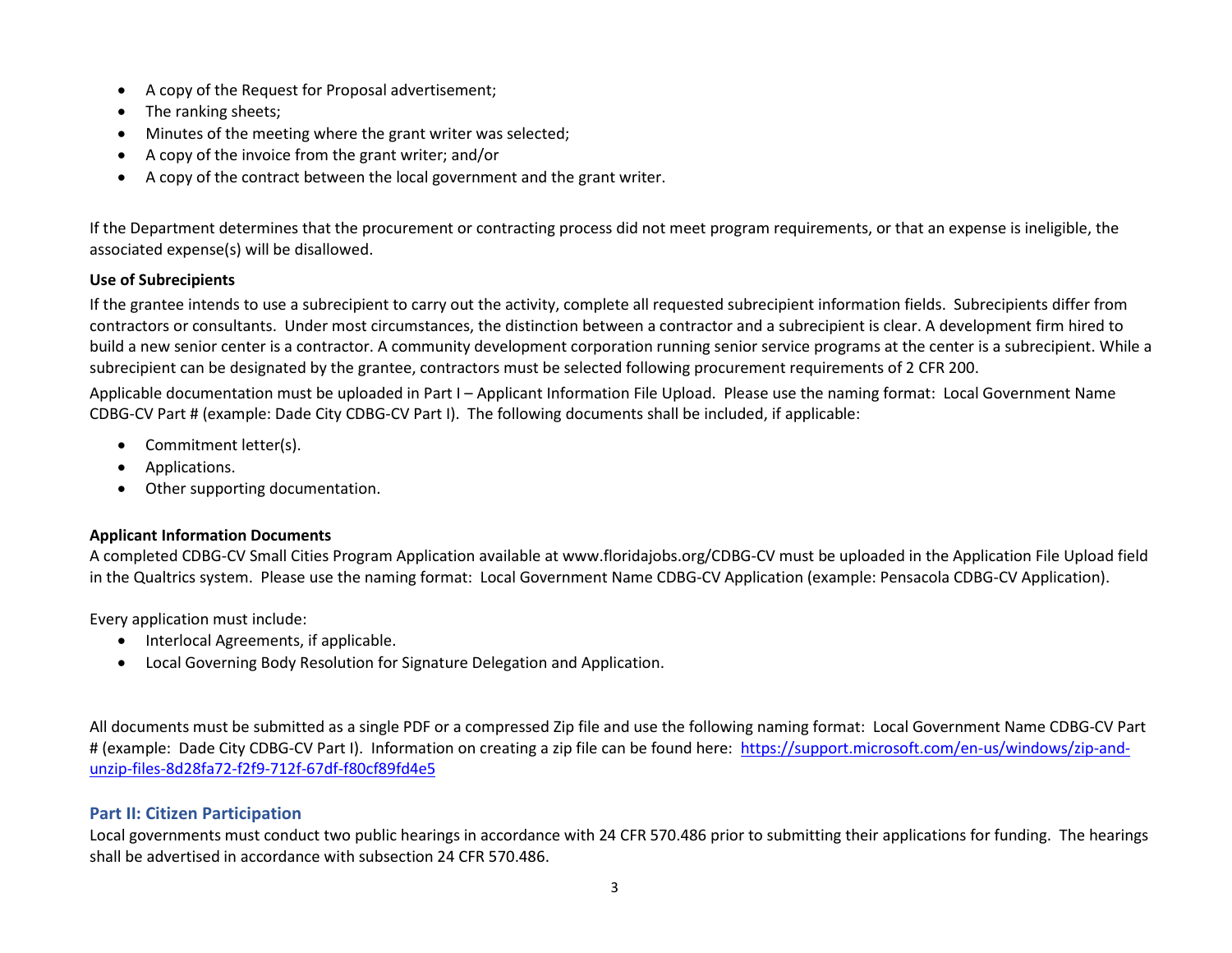Both hearings must be advertised as described in the applicant's Citizen Participation Plan. The timing of the hearing notices must follow CDBG-CV regulatory requirements. CDBG-CV public hearings may be held no less than five (5) days after the date of publication.

- 1. The first public hearing should be held at the beginning of the application process, prior to submission of the pre-application. The notice should provide enough information about the available funding and allowable activities to allow citizens to be able to provide input.
- 2. The second public hearing notice shall not be published any sooner than one day after the first public hearing has been held and must contain a description of the proposed activities to be carried out, including the amount of the funding request and total cost of the activities. The second public hearing must be conducted prior to submission of the final application.
- 3. Local governments that do not submit a pre-application for DEO review will be required to complete both public hearings prior to submission of the final application. Notices for the hearings must follow the guidance in number 1 and 2 above.

A publisher's affidavit of the notices, minutes of the hearings signed by the local government clerk and sign-in sheets (or equivalent) must be submitted to DEO as a part of the application documents.

Sample public hearing advertisements are available on the [DEO Downloads and Information for Applicants, Sample Documents.](http://www.floridajobs.org/community-planning-and-development/assistance-for-governments-and-organizations/florida-small-cities-community-development-block-grant-program/downloads-and-information-for-applicants)

Documentation of the citizen participation activities must be uploaded in Part II – Citizen Participation Documentation File Upload. Please use the naming format: Local Government Name CDBG-CV Part # (example Dade City CDBG-CV Part II). The following documents shall be included:

- Copy of Four Factor Analysis
- Copy of Language Access Plan (if applicable)
- Copy of Advertisements of First Public Hearing Notice
- Copy of First Publishers' Affidavit
- Copy of Minutes of the First Hearing
- Copy of Sign-in Sheet for the First Hearing
- Copy of Advertisements of Second Public Hearing Notice
- Copy of Second Publishers' Affidavit
- Copy of Minutes of the Second Hearing
- Copy of Sign-in Sheet for the Second Hearing
- Copy of response(s) to comments or complaints (if applicable)

If certified copies of the public hearing minutes are not available by the application deadline, the agenda and available notes shall be included in the application, and certified copies must be provided by the end of the "completeness period" or the application shall be rejected.

If an affidavit of publication for one of the public hearings is not available at the time the application is submitted, a tear sheet from the newspaper with the notice must be included in the application. The affidavit must be provided to the grant manager by the end of the "completeness period" or the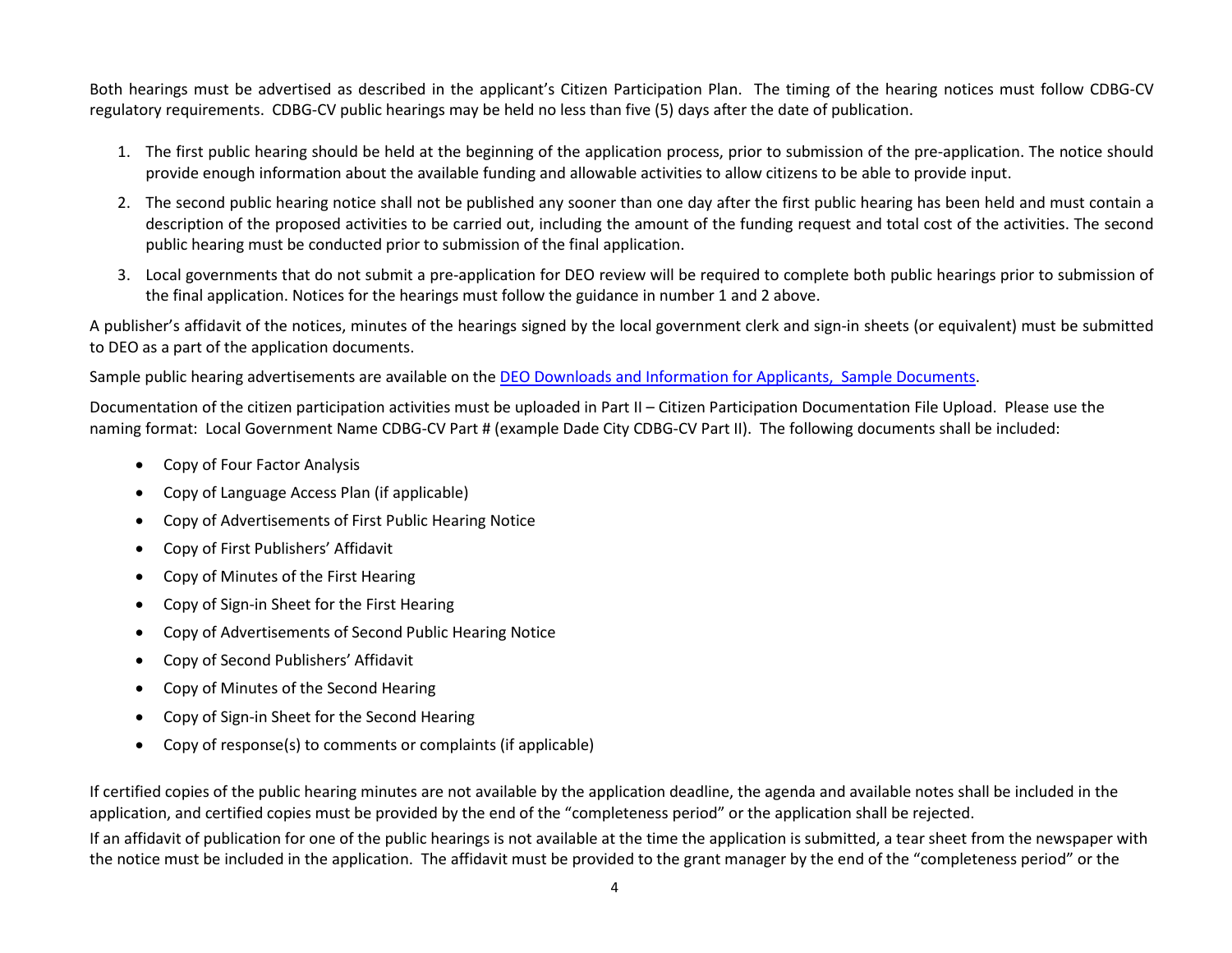application shall be rejected.

# **Part III: Project Budget**

Applicants must complete the summary budget included in the application.

Applicants must also include a detailed project budget for all costs associated with the project/program. There is no specific format for providing the budget assumptions, but they are an important element of your application and should clearly correspond with the amounts listed in budget forms. This is your opportunity to demonstrate you have clearly thought through all financial aspects of the project and have solid rationale for the administration and project costs and the need for CDBG-CV investment to make the project successful.

Explain the proposed project budget, explaining how you derived costs for each activity cost of the budget form. Your assumptions should include:

- How this budget is reasonable and appropriate considering the scope, substance, and duration of the proposed project;
- The basis and the assumptions behind the activity cost calculations. Be detailed and specific; and
- Detail on any equipment purchases using CDBG funds over \$300.

Applicants should include supporting documentation to justify the proposed costs (i.e., engineers estimate, proposals, quotes, etc.).

Supporting documentation for all leveraged funds must be included with the application that reflects the commitment – a resolution passed by the governing body committing the funds or a copy of certified minutes showing that the governing body voted to commit the funds. If the leverage is being provided by an outside party, a letter of commitment from a person with the authority to commit the funds must be included.

If CDBG-CV funds are being requested to pay for application preparation costs, the grant writer must have been procured pursuant to 2 CFR sections 200.317-.326.

- A copy of the Request for Proposal advertisement.
- The ranking sheets.
- Minutes of the meeting where the grant writer was selected.
- A copy of the invoice from the grant writer.
- A copy of the contract between the local government and the grant writer.

If the Department determines that the procurement or contracting process did not meet program requirements, or that an expense is ineligible, the associated expense(s) will be disallowed.

If the local government prepared the application using local government staff or the staff of a regional planning council, the local government may seek payment only for direct costs incurred as part of the application preparation. In order to be eligible for payment, documentation of direct costs must be provided with the application.

Documentation must be uploaded in Part III – Budget Information File Upload. Please use the naming format: Local Government Name CDBG-CV Part # (example Dade City CDBG-CV Part III). The following documents shall be included:

• Detailed Project Budget.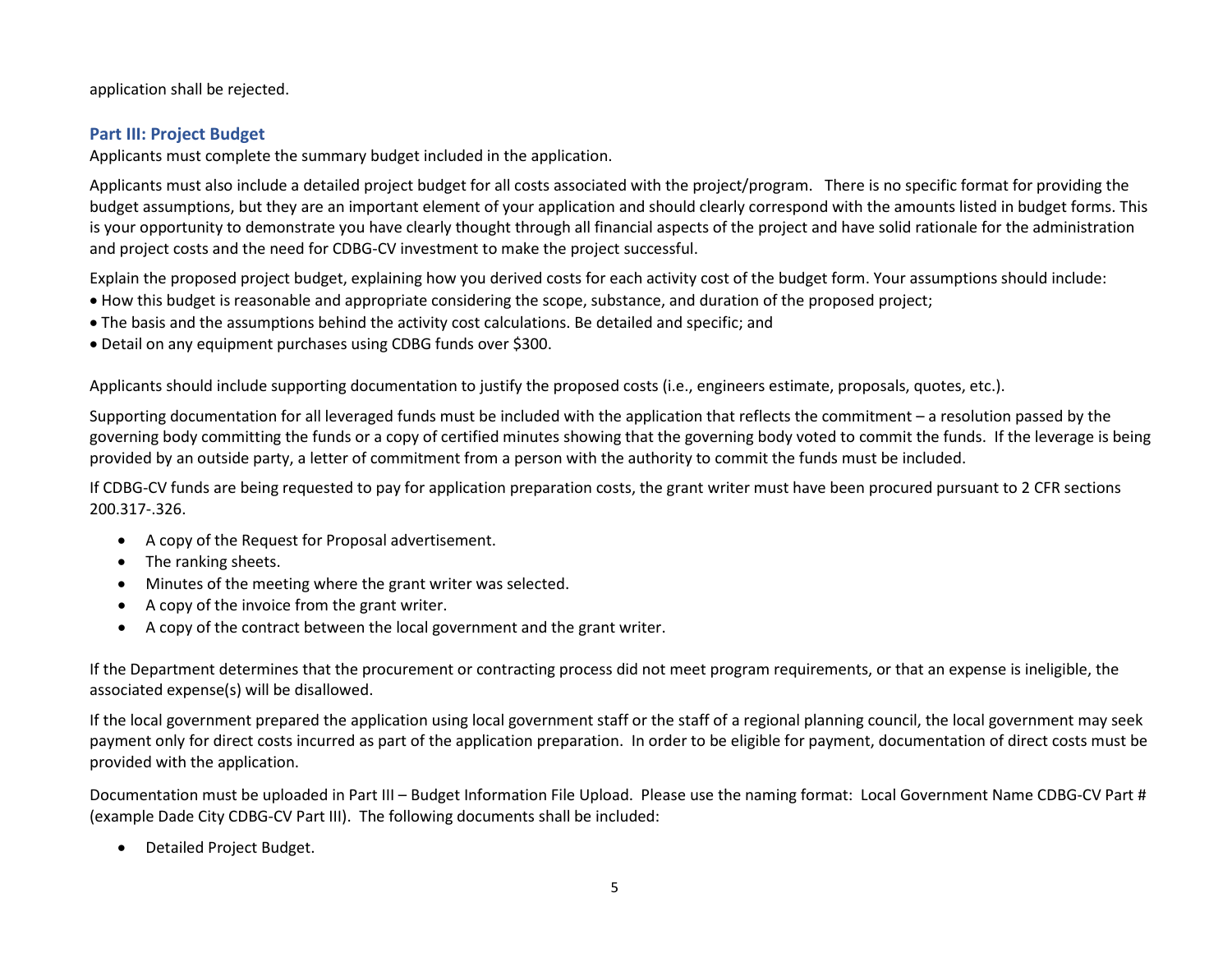- Budget Assumption Source Documentation (if applicable).
- Leverage Documentation.
- Professional Services Procurement Documentation (if applicable).
- Grant Application Preparation Cost Documentation (if applicable).

# **Part IV: Activity Description**

Applicants must include a brief two to three sentence description of the proposed CDBG-CV activity using the following format:

An example: The Town will use the CDBG-CV award to construct improvement to its senior center that will allow it provide services. The HVAC will be upgraded to protect against airborne virus and the facility will be expanded to allow for social distancing when services are restored.

Applicants must also clearly summarize the proposed project and intended outcomes in no more than 500 words. The information below must be included in the project summary:

- 1. A summary description of the proposed project must include the following information:
	- Activity description;
	- Justification of need for CDBG-CV funding (tie to COVID-19);
	- Description of the service area;
	- Identification of all project partners;
	- Information on leveraged funds included in project; and
	- Beneficiaries (Total, VLI and LMI) of the activities.

Applicants must upload a detailed project description that includes all applicable information below: Uploaded documents are limited to 3 pages and must have margins no smaller than one-half inch. Font used must be no smaller than 10pt.

The information below must be included in the project narrative:

- 1. A narrative description of the proposed activity must include the following information:
	- Detailed activity description;
	- Explanation of the need for CDBG-CV funding;
	- Proposed construction timeline (e.g., begin construction 90 days after award);
	- Quantity and location of activity within the service area;
	- Purpose of the activity (if not readily apparent); and
	- Beneficiaries (Total, VLI and LMI) of the activities.
- 2. Describe all activities to be undertaken without regard to the funding source.
- 3. Describe any activities in which a portion of the construction will occur outside of the applicant's jurisdiction.
- 4. If funds from other sources are being "leveraged," describe how the funds will be used (what they will pay for, etc.).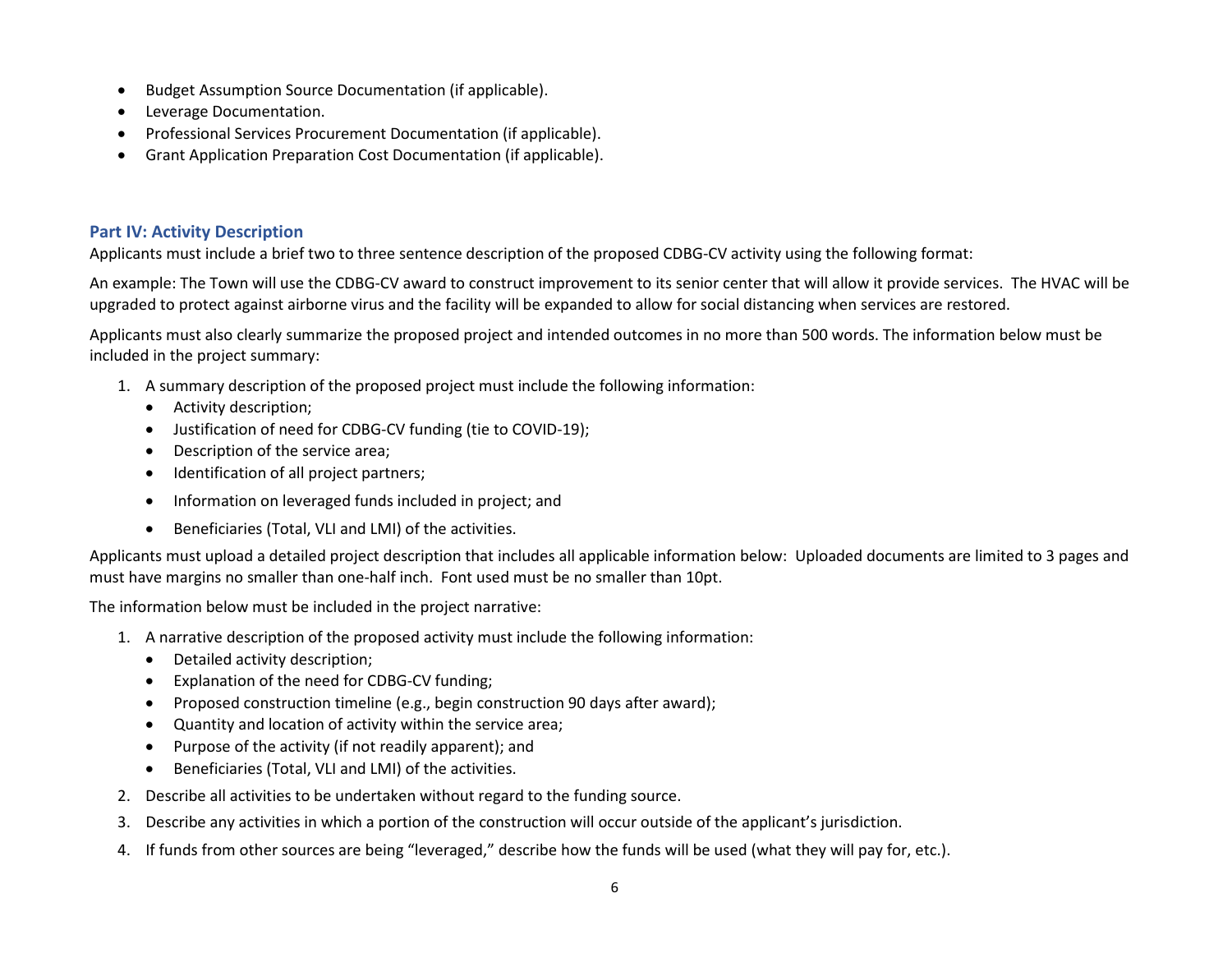- 5. The narrative for Economic Development applications must also include a statement regarding, or description of, the following:
	- The roles of all Participating Parties, local governments, agencies, and other parties whose actions or participation are necessary for the project's success;
	- The number and types of jobs to be created and/or retained;
	- Anticipated training needs of LMI persons who may apply for the created jobs; and how and who will provide the training; and
	- That the cost per job to be created and/or retained by each Participating Party as a direct result of the CDBG-CV assisted activity is \$85,000 or less in CDBG-CV funds.

If acquisition or demolition other than for an easement is proposed as part of the project, provide the following documentation with the application:

- The purpose of the proposed acquisition or demolition;
- A list of the sites proposed for acquisition or demolition;
- The ownership of each site;
- Current zoning and land use of the proposed site;
- Estimated value of each site; and
- Current zoning for each site.

# **Projected Timeline**

Briefly explain the following:

- Months from Award to Execution of Activities;
- Months from Activity Contract to Activity Implementation; and
- Months from Activity Implementation to Completion.

Documentation for the Activity Description must be uploaded in Part IV – Activity Description File Upload. Please use the naming format: Local Government Name CDBG-CV Part # (example Dade City CDBG-CV Part IV). The following documents shall be included:

- Detailed Project Description;
- Detailed Project Timeline;
- Project Timeline Supporting Documentation, as necessary;
- Readiness to Proceed Certification; and
- Site Control Certification.

# **Readiness to Proceed Documentation**

All required Readiness to Proceed documentation must be submitted with the application or the applicant cannot claim the full 80 points. The required documentation includes biddable construction plans and specifications, sealed by an engineer or architect, for all "addressed need" activities in the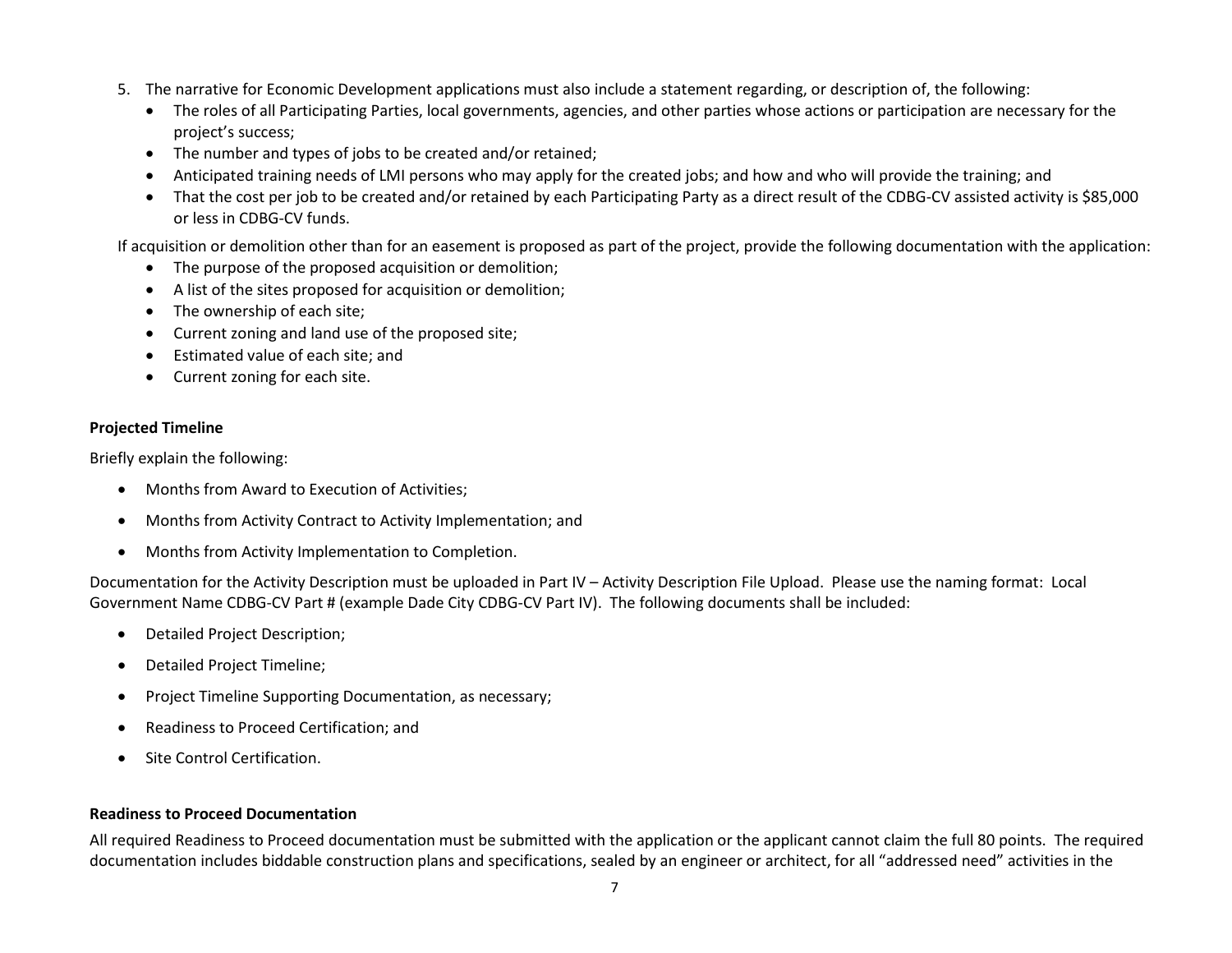application that require plans and specifications. To claim the points, the application must also include a letter from the engineer or architect who prepared the plans certifying that the plans are complete and ready for bid and that all infrastructure permits have been applied for except for those that would be granted by the applicant agency.

The required documents include the following:

- 1. A letter from the engineer or architect who prepared the construction plans and specifications to the chief elected official of the applicant certifying the following:
	- the sealed and dated plans and specifications are complete;
	- the bid documentation, including the plans and specifications, provided with the application contains all of the information that a contractor would need to bid on the project, except for the Davis-Bacon wage decision(s) and the CDGB Supplemental Conditions; and
	- applications have been submitted for all permits that are required to begin construction on the infrastructure activities included in the application. If the only permitting agency is the applicant local government, the engineer shall certify that the applicant is the only agency from which a permit is required. If no permits are required for the project, the engineer shall certify to that effect.
- 2. A signed and sealed copy of the plans and specifications, plus all necessary bid documents, except for the Davis-Bacon wage decision(s); the local government's list of minority/women business enterprises, and the CDBG Supplemental Conditions;
- 3. Documentation that all required infrastructure permit applications were submitted to the appropriate agency(ies) (i.e. receipts from UPS or the U.S. Postal Service, email or letter from permitting agency(ies) saying that the permit applications had been received.).

Applicants must also certify that the following activities have been completed respective to all interests in real property, which are related or involved with the commencement and completion of CDBG-CV assisted activities in accordance with the federal Uniform Relocation and Acquisitions Policies Act of 1970, as amended, hereinafter referred to as "URA":

- All project-related sites, parcels, easements and other real property interests have been identified.
- Applicant or sub-recipient have full title and legal authority to obligate property to the project.

# **If acquisition of property is required:**

- All title searches and title opinions have been completed.
- All subject parcels, easements or interests are unencumbered to the extent that the same may be dedicated to the project by the owner(s) of title.
- The owner(s) of record for each parcel, easement or other interest has been furnished the HUD-1041-CPD brochure entitled "When a Public Agency Acquires Your Property", and certified mail-return receipts are on file with Applicant.
- Written notifications to owners of right to accompany the appraiser for all parcels or easements have been completed and are on file.
- Completion of all fee and review appraisals for all parcels, or market value estimate if below \$10,000.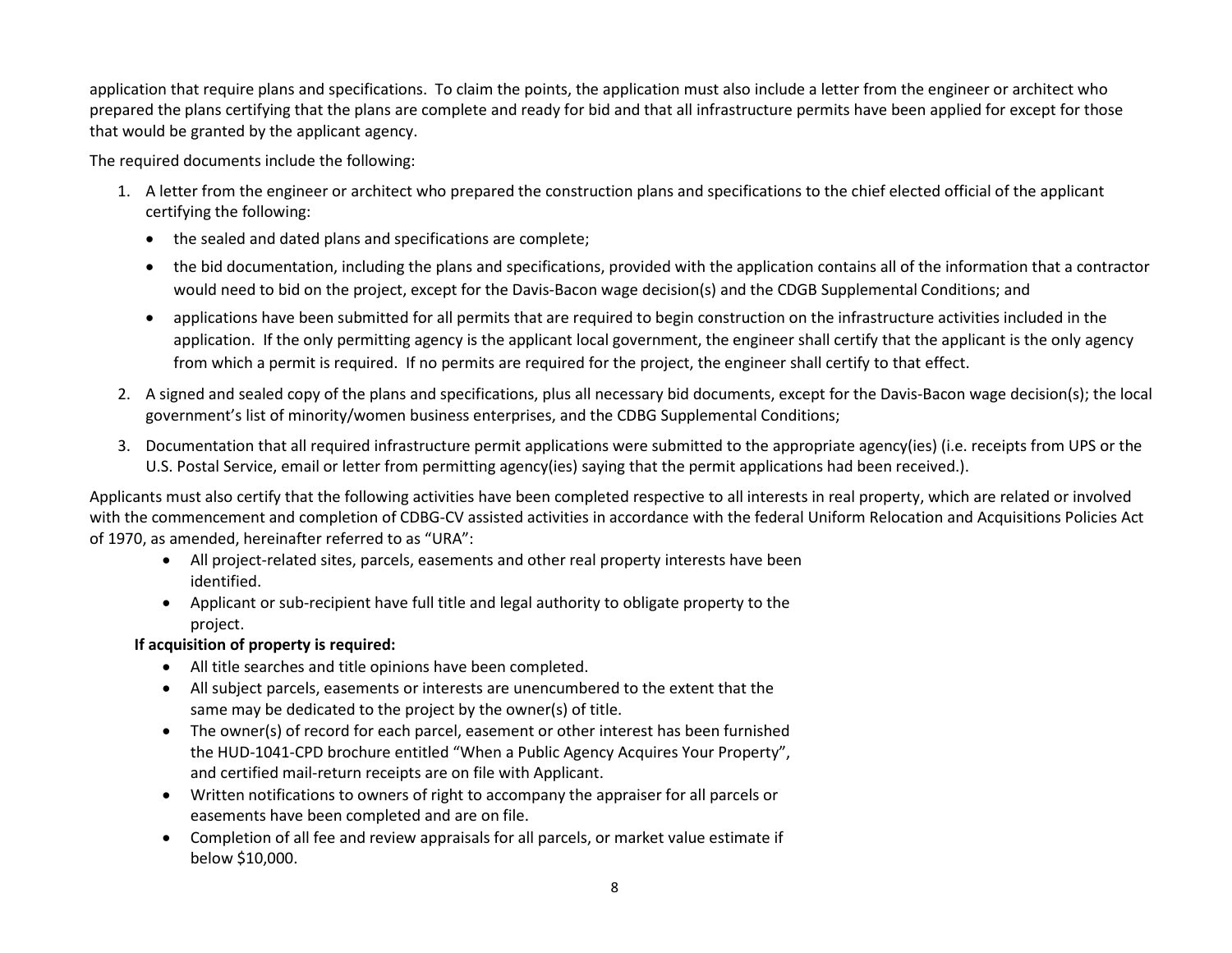- Where applicable, written waiver of rights in accordance with the URA has been obtained from all applicable owner(s) of record.
- All options and easement agreements completed and fully executed by owner(s) of record.

# **Maps (Required)**

Please review the requirements for the maps carefully. If the Department requests revisions to any of the maps and the revisions are not provided within the time provided by DEO, the application will not be eligible for award. The maps must be legible. All maps must be in a PDF format and submitted as a single document or zip file. Please use the naming format: Local Government Name CDBG-CV Maps Part # (example: Dade City CDBG-CV Maps Part IV).

Information on creating a zip file can be found here: [https://support.microsoft.com/en-us/windows/zip-and-unzip-files-8d28fa72-f2f9-712f-67df](https://support.microsoft.com/en-us/windows/zip-and-unzip-files-8d28fa72-f2f9-712f-67df-f80cf89fd4e5)[f80cf89fd4e5](https://support.microsoft.com/en-us/windows/zip-and-unzip-files-8d28fa72-f2f9-712f-67df-f80cf89fd4e5)

#### **Jurisdiction Map**

- A scale;
- A north arrow; and
- The boundaries of the locality.

# **Service Area Map(s)** – a map for each service area

- A scale;
- A north arrow;
- The boundaries of the service area(s) where the activities will be conducted;
- A visual representation of all proposed project activities; and
- Major street names, route numbers or easily identifiable landmarks for orientation.

**Detailed Project Map** – a map showing where all project activities will take place. Multiple maps may be required to include enough detail on the project activities for public infrastructure projects.

- A scale;
- A north arrow;
- The location of all businesses being impacted by the project (commercial revitalization) or the location of all Participating Parties (economic development);
- The boundaries of a special designation area being claimed for points if smaller than the jurisdiction's boundaries;
- The names, streets, route numbers or easily identifiable landmarks where all service area activities are located; and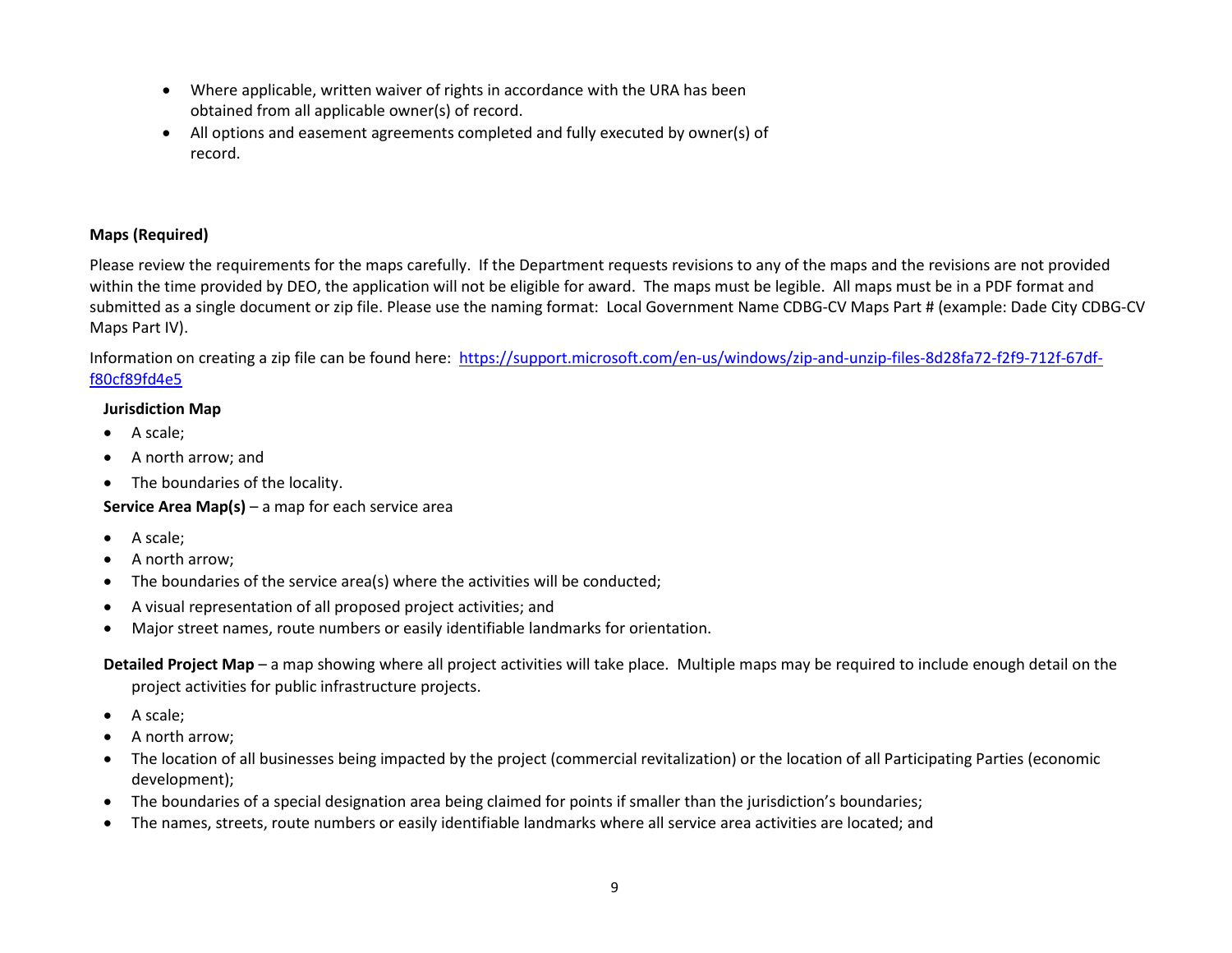• A visual representation of all proposed CDBG-funded activities (street improvements and parking, pedestrian malls and parks, drainage features, utility improvements, façade renovation, fire hydrants, lift stations, water and sewer plants, elimination of blight, and other CDBG-funded activities).

# **Part V: CARES Act Justification (Tie to COVID, Need and Outcomes of the Activity)**

Applicants must describe how this activity will prevent, respond to, or assist in the recovery from the coronavirus pandemic. Justification is limited to one page and must have margins no smaller than one-half inch. Font used must be no smaller than 10pt.

The applicant will need to demonstrate the need for and the impact of the CDBG-CV assistance by addressing the following:

- Clear explanation of the unmet need;
- Clear explanation that the need cannot be resolved without the CDBG-CV assistance;
- Clear description of the intended project outcome(s); and
- Clearly addresses how outcomes will be measured.

# **Part VI: Meeting a National Objective of the Federal Act**

The Housing and Community Development Act requires that each activity assisted with CDBG funds must meet one of three national objectives. The three national objectives are:

- Benefit to low- and moderate- income (LMI) persons;
- Aid in the prevention or elimination of slums or blight; and
- Meet a need having a particular urgency (referred to as urgent need).

For all projects, applicants must list the census tract number(s) in the project area and include all block group numbers for each census tract.

The applicant will need to demonstrate that it meets the required objective by providing all required documentation and answering all relevant questions:

#### **Benefit to Low- and Moderate-Income Persons – Area Basis**

To show that a project benefits an area of low- and moderate-income people, the following questions must be clearly answered in the application.

- 1. What are the boundaries of the service area?
- 2. How do the boundaries correspond to the project's intended beneficiaries?
- 3. Using HUD Census data or a certified income survey, what percentage of persons in the service area is of low- to moderate-income?
- 4. How were the income characteristics of the target population determined?
- 5. Is the proposed facility available to all service area residents?

Applications utilizing an Income Survey must document:

- The Low/Mod percentage from the survey.
- Date Income Survey was initiated.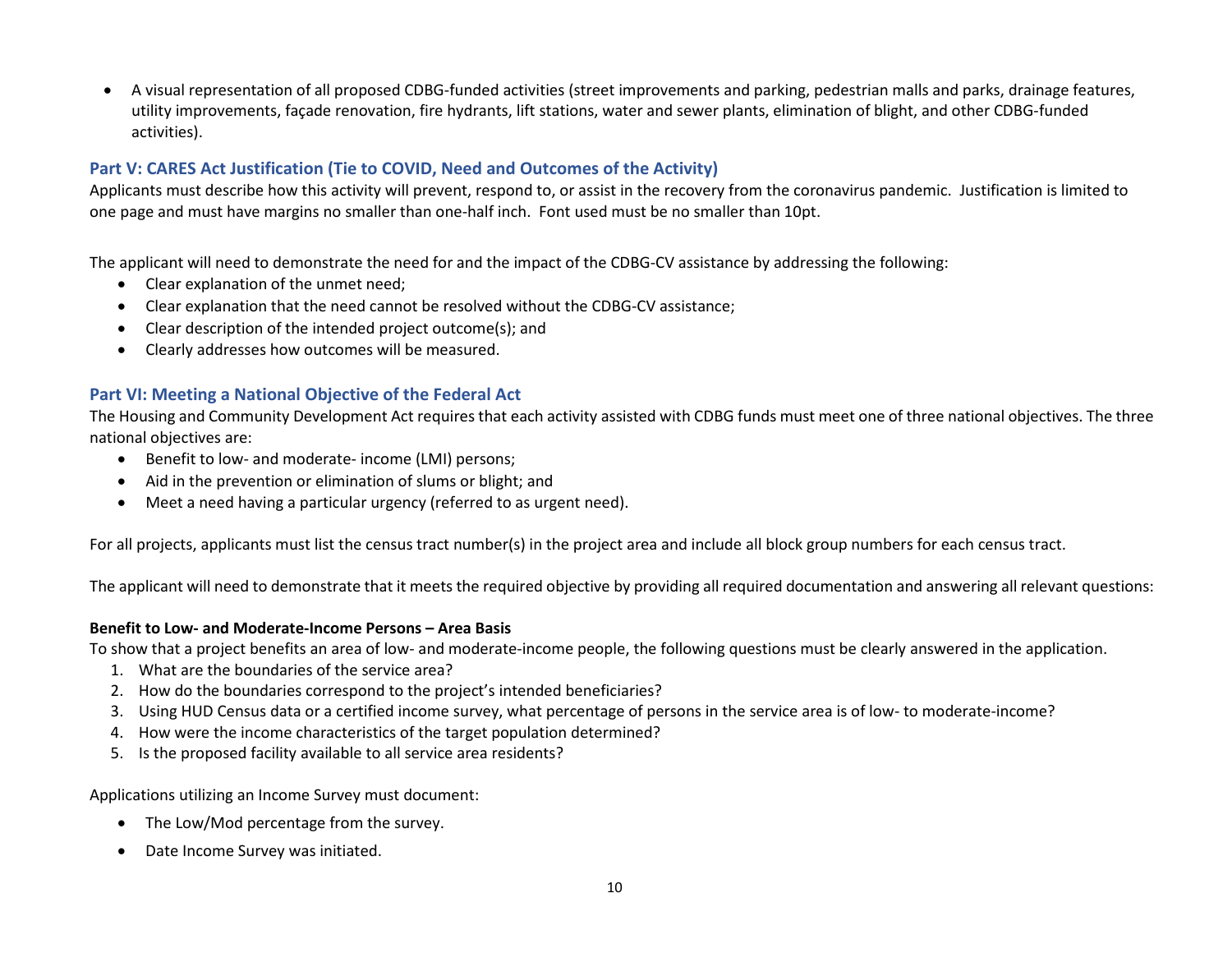- Date Income Survey was completed.
- Income Survey map. The map must include:
	- o Boundaries of the service area surveyed; and
	- $\circ$  A visual representation of all the housing units and, for surveyed homes, color or other coding indicating whether the home is LMI, VLI, vacant, or exceeds the income limits for these categories.

*If using a survey that was completed for a previous CDBG project, state the subgrant number and year the survey was conducted.*

#### **Benefit to Low- and Moderate-Income Persons- Limited Clientele Basis**

There are eight groups of people that are presumed by federal regulations to be of low- and moderate=income. Those groups are as follows:

- Senior citizens (people who are 62 years of age or older);
- Migrant farm workers;
- Abused children;
- Battered spouses;
- Severely handicapped adults;
- Homeless persons;
- Illiterate adults; and
- Persons with AIDS.

For Limited Clientele projects serving other targeted groups, benefit to low- and moderate-income persons must be documented (in-take documents, pre-qualification in other programs, etc.).

For a limited clientele project, the following questions will need to be clearly answered in the application.

- 1. Who will use the proposed facility? Are the beneficiaries in a group presumed to be low- and moderate-income, or will beneficiaries be qualified based on income?
- 2. Will any other groups or the general public also use the facility? If so, to what extent?
- 3. If the facility is to be used on an income-eligible basis, how will income and family size information of users be documented? If less than 100% of users are to be of low- to moderate-income, how was the percentage of low- to moderate-income users determined or estimated?

# **Benefit to Low- and Moderate-Income Persons- Jobs**

An LMI Jobs activity is one which creates or retains permanent jobs, at least 51 percent of which, on a full time equivalent (FTE) basis, are either held by LMI persons or considered to have been made available to LMI persons.

For a LMI Jobs project, the following questions will need to be clearly answered in the application.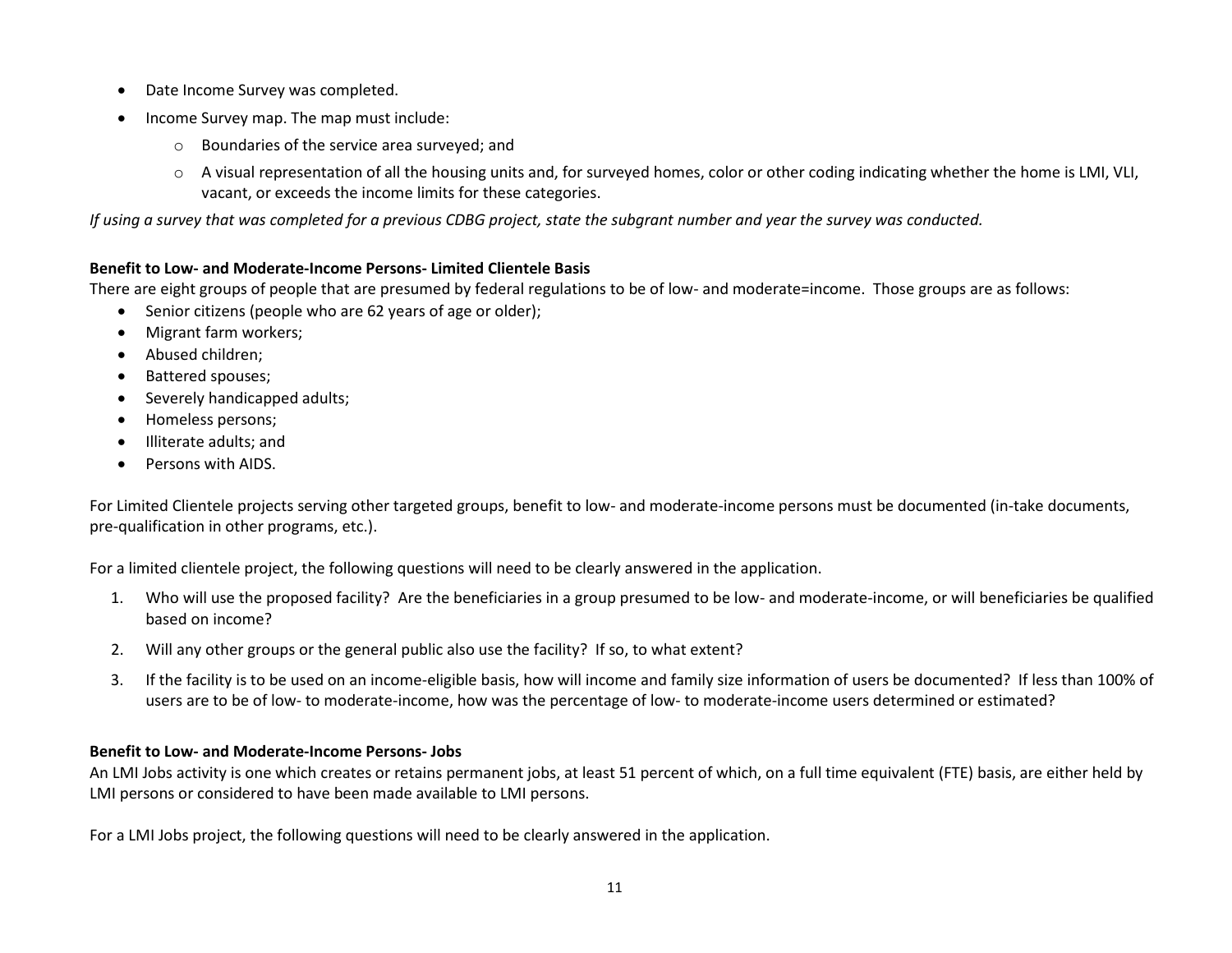- 1. Is the project proposing job creation or job retention?
- 2. How were the number of jobs to be created or retained determined?
- 3. How many jobs will be created or retained?
- 4. How was it determined that at least 51% would be held or made available to LMI persons?

All job retention projects will need to include the source documentation providing that 51% of all jobs are LMI.

#### **Benefit to Low- and Moderate-Income Persons- Housing (prior approval from DEO required)**

For any type of housing activity, compliance with the LMI benefit is based on the initial occupancy of the housing following completion of the CDBG-CV assisted work.

# **Prevention or Elimination of Slums or Blight – Area Basis (prior approval from DEO required)**

The following questions must be answered in the application.

- 1. What are the boundaries of the area?
- 2. What are the conditions that cause the area to be considered blighted?
- 3. What percentage of buildings in the area are deteriorated? How are they deteriorated?
- 4. What public facilities in the area are deteriorated? Describe this deterioration.
- 5. How will the proposed project remedy one or more of the blighted conditions described above?

The following documentation must be attached to a slum and blight, area basis application:

• Municipal resolution passed by governing body that describes boundaries of the specific blighted conditions within the area, and officially designates an area as a slum, blighted, or an area in need of redevelopment in accordance with 24 CFR 570.483(c) and Sections 163.340(7)-340 (10), Florida Statutes (F.S.).

# **Prevention or Elimination of Slums or Blight – Spot Basis (prior approval from DEO required)**

The following issues must be addressed in the application.

- 1. Show the specific blighted or deteriorating structure that will be affected by the proposed project.
- 2. Provide a detailed description of conditions to be remedied by the proposed project, accompanied by a detailed statement of activities to address those conditions.

The following documentation must be attached to a slum and blight, spot basis application: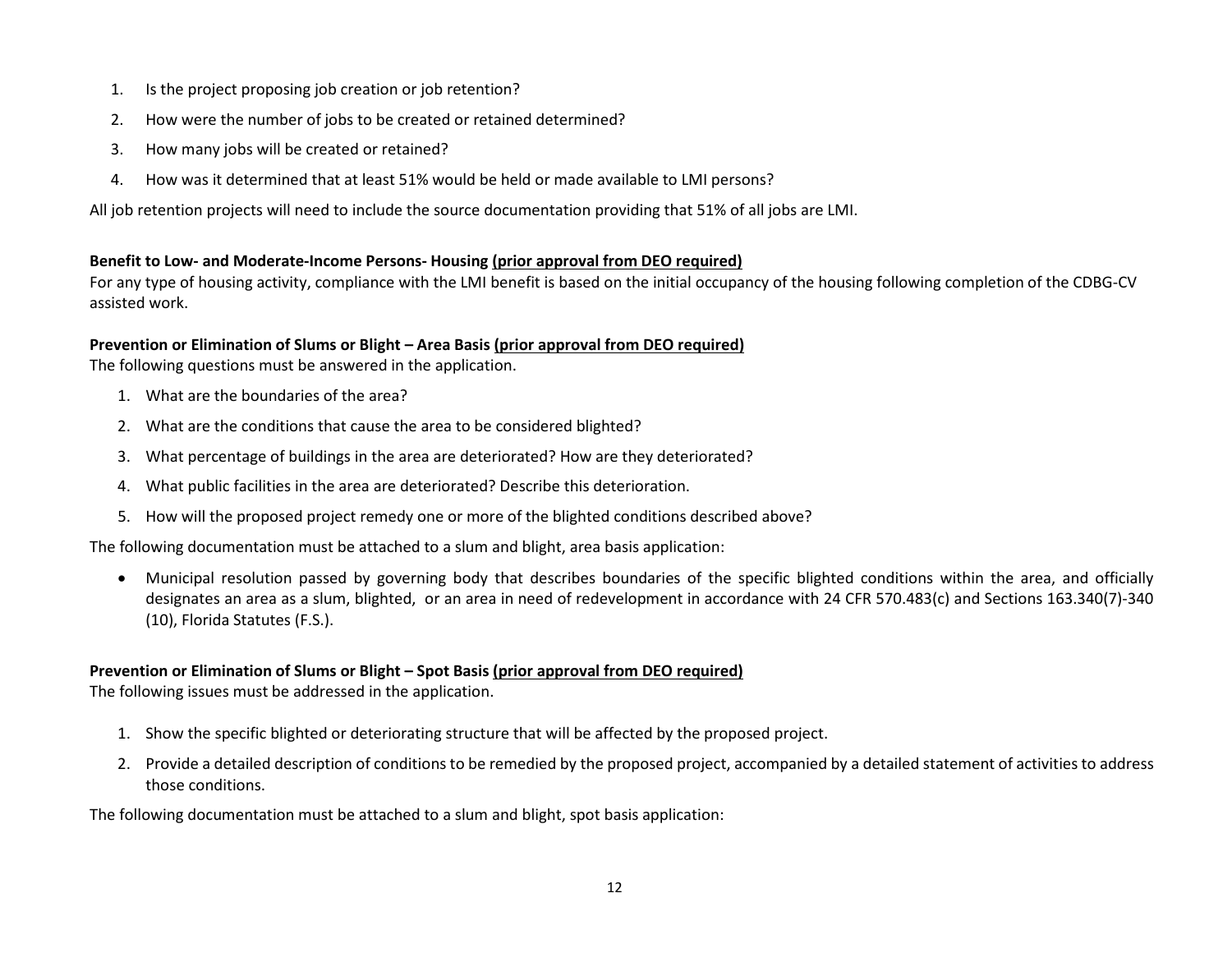• Municipal resolution passed by governing body that describes the blighted or deteriorating structure, including a legal description, and officially designates the structure as blighted under a spot basis.

Spot basis slum/blight projects are limited to five project activities: acquisition, relocation, clearance, historic preservation, and limited rehabilitation to correct specific conditions detrimental to public health and safety**. Please note a spot basis blight project must not be located within a designated blight area***.*

#### **Urgent Need (prior approval from DEO required)**

Urgent need qualified activities must meet the following criteria and be specifically addressed in the application.

- The existing conditions must pose a serious and immediate threat to the health or welfare of the community;
- The existing conditions are of recent origin or recently became urgent (generally, within the past 18 months);
- The grantee is unable to finance the activity on its own; and
- Other sources of funding are not available.

#### **Accomplishments**

Enter the proposed accomplishments for the activity according to one (1) of the following unit types:

- Proposed Beneficiaries.
- Proposed Housing Units.
- Proposed Jobs.

Applicable documentation must be uploaded in Part VI– National Objective File Upload. Please use the naming format: Local Government Name CDBG-CV Part # (example: Dade City CDBG-CV Part VI).

• National Objective Supporting Documentation, if applicable

# **Part VII: Environmental Review**

For Exempt or Categorically Excluded Not Subject To projects, applicants must include the Certificate of Exemption/CENST with the application, signed by the Certifying Officer.

For all projects that are Categorically Excluded Subject To or require a full Environmental Assessment, applicants must include a description of the project, the level of review required, and the status of the review.

Applicants will receive 30 points for a Completed Environmental Review Process (e.g., Documentation of Certificate of Exemption/CENST , if applicable or Documentation that appropriate level Environmental Review has been completed, up to but not including publication or posting NOI/RROF).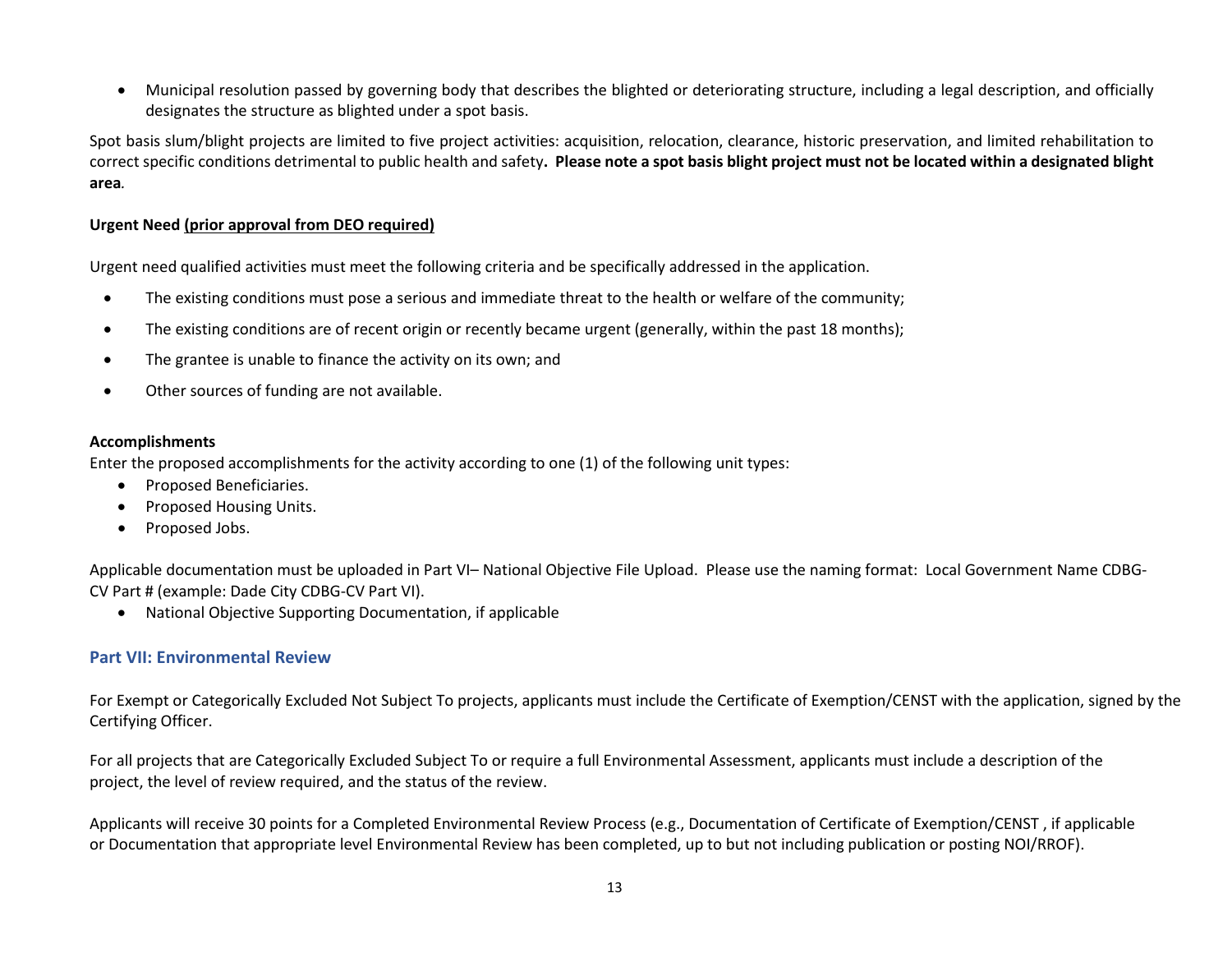All applicants must attach a completed Status of Environmental Review Certification signed by the [Certifying Officer.](https://floridajobs.org/docs/default-source/2015-community-development/community-revitalization/cdbg/environmental/termsdefinitions.pdf?sfvrsn=9c2066b0_2)

Supporting documentation must be uploaded in Part VII– Environmental Review File Upload. Please use the naming format: Local Government Name CDBG-CV Part # (example: Dade City CDBG-CV Part VII). Supporting documentation should be uploaded as a single file or compressed ZIP file.

- Signed Certificate of Exemption/CENST (if applicable).
- Signed Status of Environmental Review Certification.
- Documentation of Environmental Review completion (if applicable).

Please indicate whether the local government is a current participant in the National Flood Insurance Program.

**100-Year Flood Prone Area Map** (Unless the U.S. Federal Emergency Management Agency has not issued an official flood map covering the location of the service area or project area.)

- The boundaries of the service area where the activities will be concentrated;
- The location of all project activities;
- The location of all designated wetlands; and
- An enlarged portion or portions of the flood prone area if any activities are located in whole or in part in the flood prone areas.

100-Year Floodplain Map must be uploaded in Part VII– Environmental Review Maps Upload. Please use the naming format: Local Government Name CDBG-CV Maps Part # (example: Dade City CDBG-CV Maps Part VII).

# **Part VIII: Applicant Capacity and Experience**

The experience of the applicant and/or subrecipient, including the length of time in business and experience in undertaking programs/projects of similar complexity as the one for which funds are being requested, will be evaluated. In addition, the capability, and skills of administrative and program staff to carry out the program will be evaluated.

For applicants who have received CDBG funding in the past, they will also be evaluated on the timely expenditure of CDBG funds, the timely submittal of quarterly reports and requests for reimbursement, and the results of CDBG monitoring.

For those applicants that have not received CDBG funding in the past, an allocation of points up to the maximum of 40 points will be awarded, dependent upon thorough documentation of similar past performances submitted with the application.

Applicants must identify the four (4) most recent projects similar to the one proposed that the grantee and/or subrecipient has either completed or assisted in completing. Attach a project narrative for each project or program listed.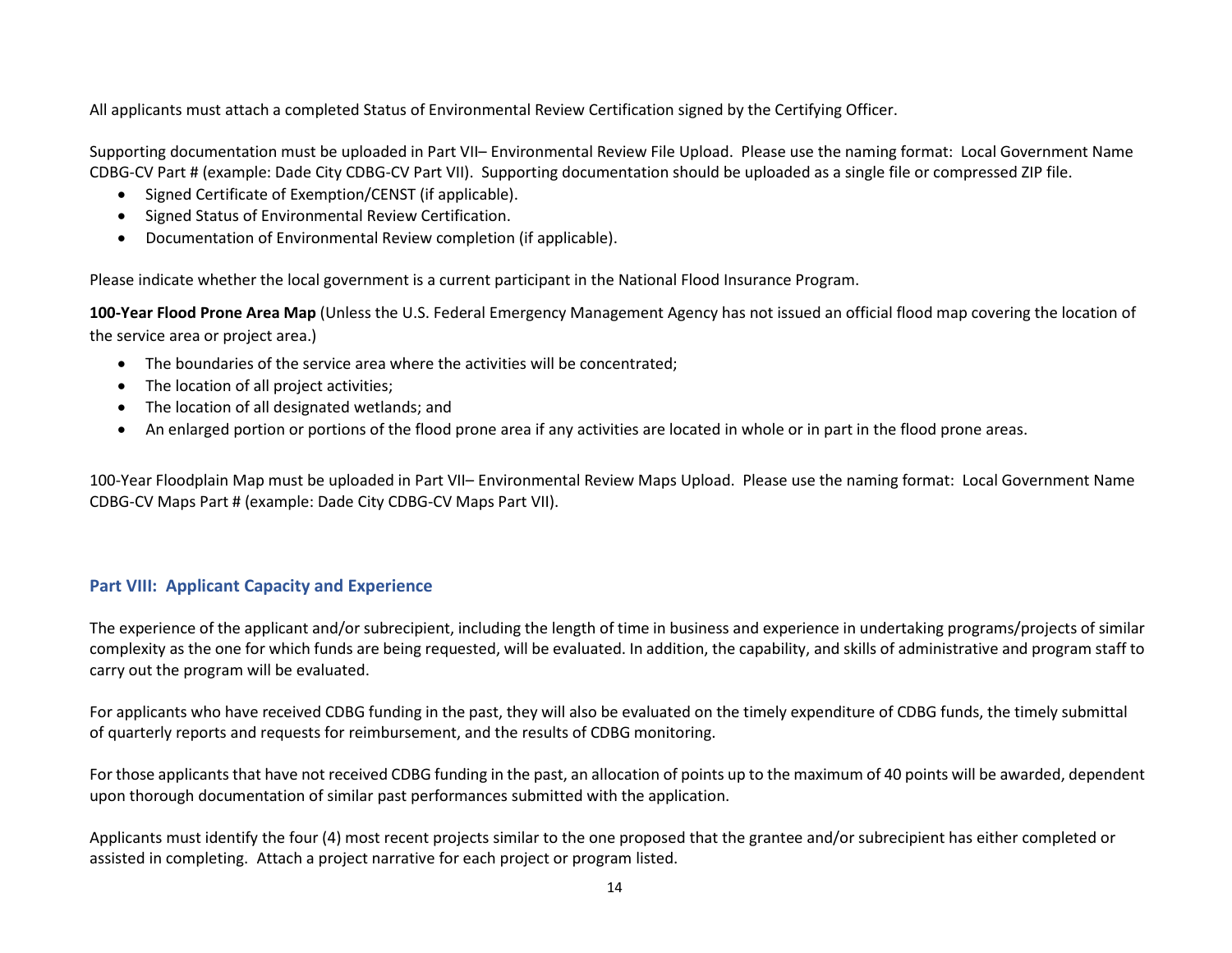Attach the Key Personnel Template, which can be downloaded at [www.FloridaJobs.org/CDBG-CV,](http://www.floridajobs.org/CDBG-CV) to identify key personnel (applicant staff, subrecipient staff, consultants, etc.), who will be involved in the proposed project.

Supporting documentation must be uploaded in Part VIII– Activity Experience File Upload. Please use the naming format: Local Government Name CDBG-CV Part # (example: Dade City CDBG-CV Part VIII). Supporting documentation should be uploaded as a single file or compressed ZIP file.

Applicants must briefly describe their fiscal management structure, financial controls, and process for managing grant funds, including the process and protocol for preparing and managing the quality and accuracy of reporting on grant outcomes and related grant expense requests prior to their submittal for reimbursement to grant funders.

#### **Part IX: Duplication of Benefit**

CDBG-CV funds cannot be used to pay for eligible costs that have already been paid for, or will be paid for, by another Federal program, insurance, or other sources. If this occurs, the grantee must repay its CDBG-CV grant. A grantee must check to see that subrecipients, assisted individuals or families, businesses, and other entities that receive CDBG-CV assistance have not previously received, or will not receive, duplicative assistance from another source before CDBG-CV assistance is provided.

Projects that will be providing a direct benefit to persons, households, or businesses must describe how duplication of benefit will be avoided, including the process that will be used for verification and documentation.

Include all supporting documentation, such as DOB policies and checklists that will be used in Part IX– Activity Experience File Upload. Please use the naming format: Local Government Name CDBG-CV Part # (example: Pensacola CDBG-CV Part IX). Supporting documentation should be uploaded as a single file or compressed ZIP file.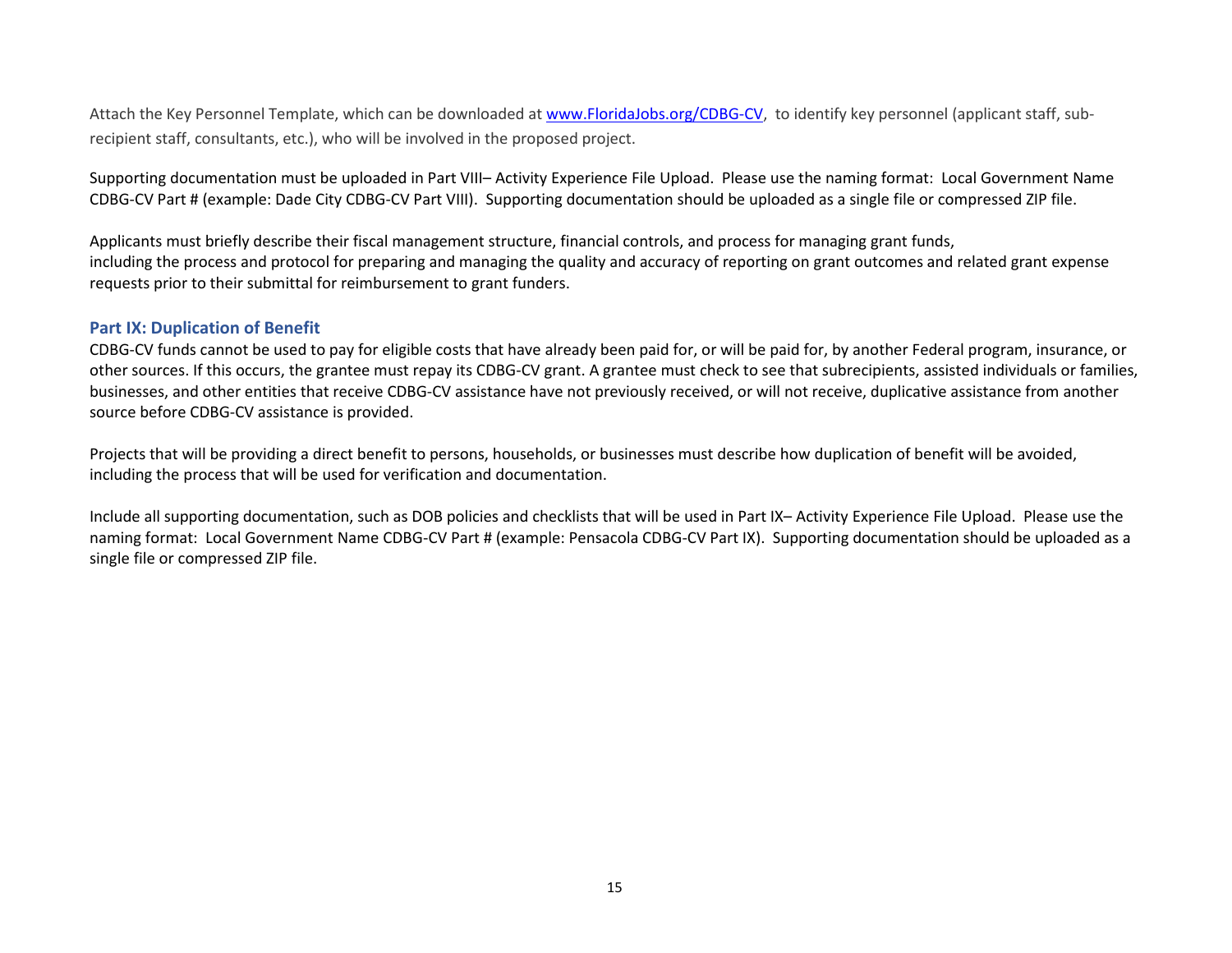# **Supporting Documentation**

| <b>Appendix</b> | <b>Supporting Documentation Checklist</b>                                                         |
|-----------------|---------------------------------------------------------------------------------------------------|
|                 | <b>Applicant Information</b>                                                                      |
|                 | Local Governing Body's Resolutions for Signature Delegation and Application Submission (Required) |
|                 | Sub-recipient Agreements, if applicable                                                           |
|                 | Interlocal Agreements, if applicable                                                              |
| Ш               | <b>Citizen Participation</b>                                                                      |
|                 | <b>Four Factor Analysis</b>                                                                       |
|                 | Language Access Plan, if applicable                                                               |
|                 | First Public Hearing Advertisement                                                                |
|                 | First Public Hearing Advertisement Publishers Affidavit                                           |
|                 | <b>First Public Hearing Minutes</b>                                                               |
|                 | First Public Hearing Sign-in Sheet                                                                |
|                 | Second Public Hearing Advertisement                                                               |
|                 | Second Public Hearing Advertisement Publishers Affidavit                                          |
|                 | <b>Second Public Hearing Minutes</b>                                                              |
|                 | Second Public Hearing Sign-in Sheet                                                               |
|                 | Copy of complaints and responses, if applicable                                                   |
| III             | <b>Project Budget Supporting Information</b>                                                      |
|                 | <b>Detailed Project Description</b>                                                               |
|                 | Budget Assumption Source Documentation, if applicable                                             |
|                 | Leverage Documentation                                                                            |
|                 | <b>Professional Services Procurement Documentation</b>                                            |
|                 | Grant Application Preparation Cost Documentation, if applicable                                   |
|                 |                                                                                                   |